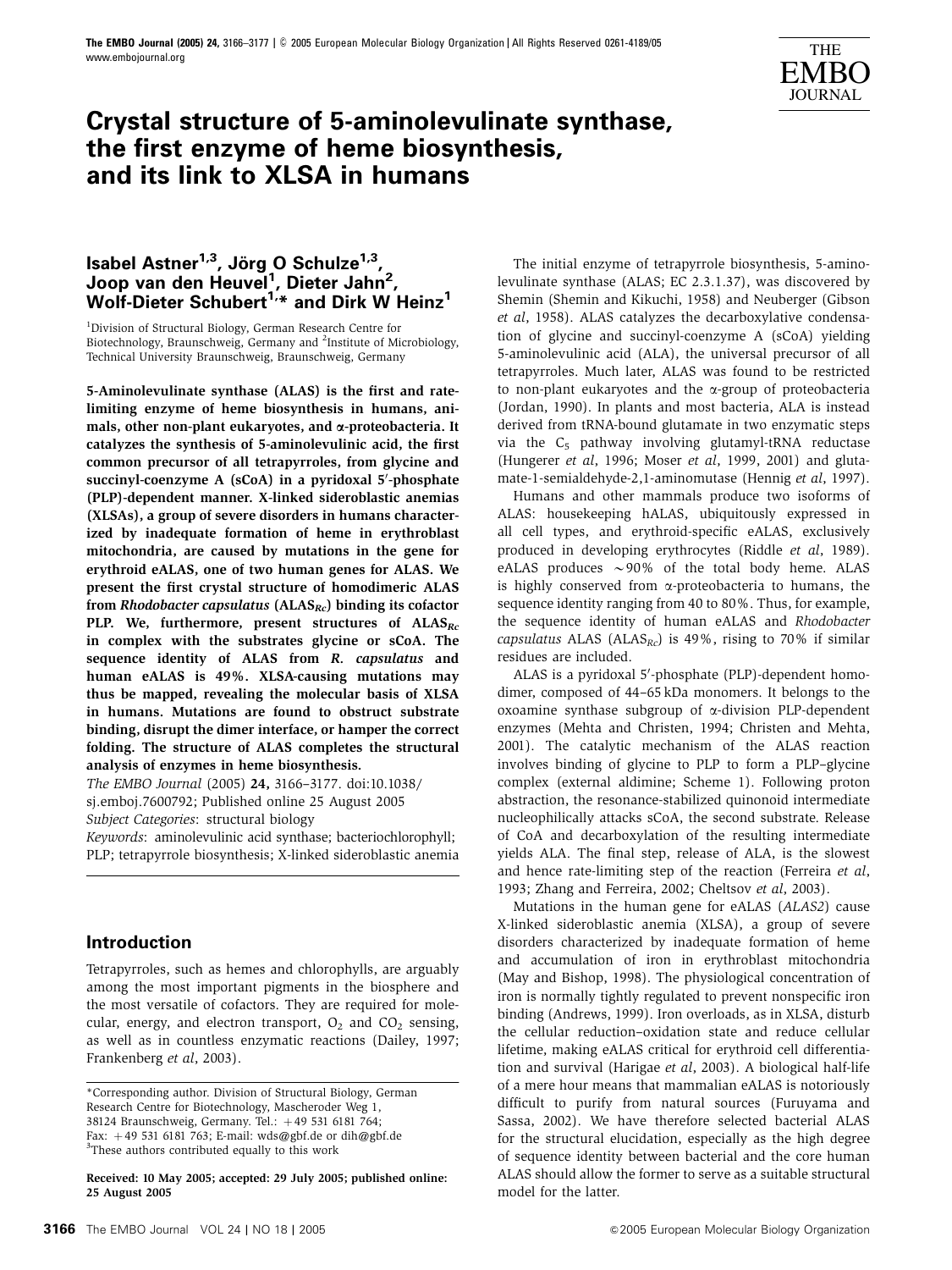

**Scheme 1** The reaction mechanism of ALAS. In the substrate-free state, the cofactor PLP is bound by Lys248 ( $ALAS_{RC}$ ), the internal aldimine. Incoming glycine induces transaldimination, leading to PLP binding glycine rather than Lys248 (external aldimine). The substrate sCoA is nucleophilically attacked by the PLP-activated glycine, leading to the addition of succinic acid to glycine and concomitant loss of CoA. Decarboxylation (carboxylate of the glycine moiety) of this intermediate yields the PLP-bound product, released in the rate-limiting step of the reaction.

Here we describe the first crystal structure of full-length ALAS from R. capsulatus ( $ALAS_{RC}$ ), including the cofactor PLP, at 2.1 Å resolution. In addition, we present the structures of  $ALAS_{Rc}$ , respectively, binding glycine and sCoA at 2.7 and 2.8 Å. The high degree of conservation between  $ALAS_{Rc}$ and human eALAS allows us to derive a model for the core of human eALAS, elucidating the structural and functional implications of naturally occurring XLSA-inducing mutations. In addition, we can now elucidate the structural aspects of catalysis of the oxoamine synthase subfamily of PLPdependent enzymes in unprecedented detail.

## **Results and discussion**

#### **The structure of ALAS**

ALAS has previously been identified as a member of the oxoamine synthase subgroup of a-division PLP-dependent enzymes (Grishin et al, 1995; Mehta and Christen, 2000; Schneider et al, 2000). The structure of ALAS from R. capsulatus ( $ALAS_{RC}$ ) was correspondingly solved by molecular replacement, using a model consisting of the superimposed structures of 8-amino-7-oxononanoate synthase (AONS; PDB code 1BS0; Alexeev et al, 1998) and 2-amino-3-ketobutyrate CoA ligase (KBL; PDB code 1FC4; Schmidt et al, 2001) of this subgroup. The structure was analyzed to a maximum resolution of  $2.1 \text{ Å}$ , with two dimers in the asymmetric unit. Data collection and refinement statistics are summarized in Table I.

&2005 European Molecular Biology Organization The EMBO Journal VOL 24 <sup>|</sup> NO 18 <sup>|</sup> <sup>2005</sup> **<sup>3167</sup>**

 $ALAS_{Rc}$  is a tightly interlocked homodimer (Figure 1). Each monomer consists of three domains, all of which participate in dimerization: an N-terminal domain (residues 1–52, yellow in Figure 1), a central, catalytic domain (residues 53–296, orange) that contributes most of the dimer interface, and a C-terminal domain (residues 297–401, red). The N-terminal domain consists of an  $\alpha$ -helix, remote from the rest of the monomer, and a three-stranded, antiparallel  $\beta$ -sheet. The large central or catalytic domain bears a seven-stranded, largely parallel  $\beta$ -sheet ( $\beta$ -strand order: 324567'1, ' implying an antiparallel orientation) covered on either side by nine  $\alpha$ -helices in repeated  $\beta/\alpha$  motifs. The C-terminal domain includes a three-stranded antiparallel b-sheet contacting both N-terminal and catalytic domains of the same monomer and three  $\alpha$ -helices contacting the N-terminal domain.

#### **PLP-binding site and active site pocket**

An  $ALAS_{Rc}$  dimer symmetrically binds two PLP molecules (green in Figure 1). In the absence of substrate or product, PLP is covalently bound as a Schiff base to Lys248 (Hunter and Ferreira, 1999a). This lysine, conserved in all ALAS, is located in loop  $\beta$ 9- $\beta$ 10 of the catalytic domain. The catalytic domain of the second monomer participates in PLP binding by providing three of six hydrogen bonds to the phosphate group: Ser277\*-O<sub> $\gamma$ </sub> and Thr278\*-O<sub> $\gamma$ </sub> and -N (where  $*$  denotes the second monomer), in addition to Ala115-N, Tyr116-N, and Thr245-O<sub> $\rm{v}$ </sub> (Figures 2 and 3A). Recognition of the pyridinium ring of PLP, by contrast, exclusively involves one monomer: Val216 and His142 stack on either side of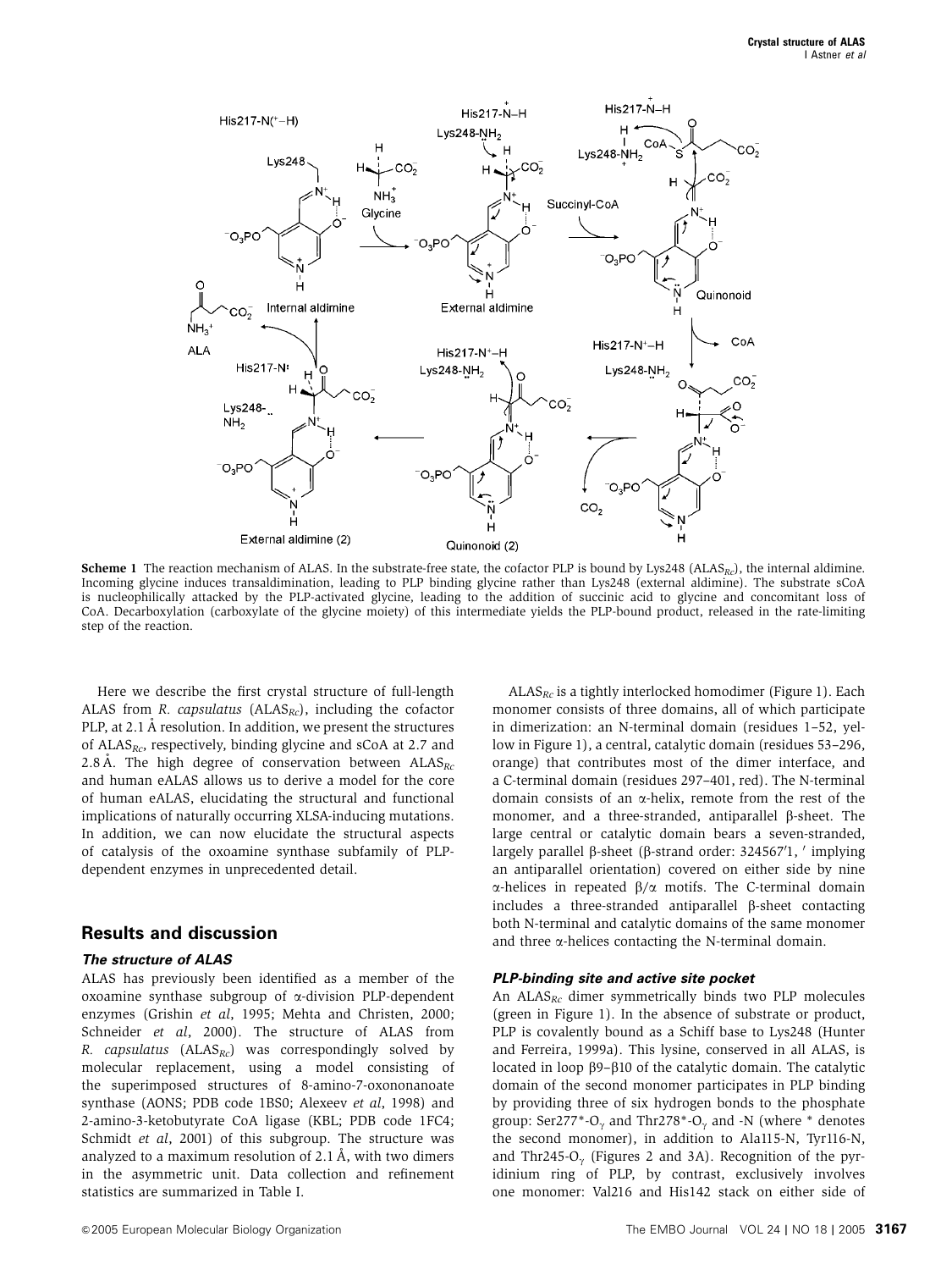Table I Data collection and structure determination statistics

|                                                 | ALAS/PLP                   | ALAS/PLP/Glv             | ALAS/PLP/sCoA            |  |
|-------------------------------------------------|----------------------------|--------------------------|--------------------------|--|
| Data collection                                 |                            |                          |                          |  |
| Unit cell dimensions, $a, b, c$ ( $\tilde{A}$ ) | 67.9, 92.9, 250.1          | 68.0, 92.0, 248.6        | 67.9, 91.1, 247.2        |  |
| Space group                                     | $P2_12_12_1$               | $P2_12_12_1$             | $P2_12_12_1$             |  |
| Wavelength (A)                                  | 1.05                       | 0.95                     | 0.95                     |  |
| Number of unique reflections                    | 78265                      | 42365                    | 38554                    |  |
| Resolution range $(A)$                          | $50 - 2.1$ $(2.18 - 2.10)$ | $30 - 2.7$ $(2.8 - 2.7)$ | $30 - 2.8$ $(2.9 - 2.8)$ |  |
| Completeness of data (%)                        | 83.8 (82.7)                | 96.4 (92.7)              | 99.6 (99.7)              |  |
| Redundancy                                      | 4.7(4.7)                   | 4.1(3.7)                 | 3.6(3.5)                 |  |
| $R_{\rm merge}$ (%)                             | 7.7(34.0)                  | 6.1(37.2)                | 7.6(36.2)                |  |
| $I/\sigma$                                      | 13.7(3.8)                  | 16.8(2.9)                | 13.5(2.8)                |  |
| Refinement statistics                           |                            |                          |                          |  |
| Maximal resolution (A)                          | $2.1(2.18-2.10)$           | $2.7(2.77-2.70)$         | $2.8(2.88-2.80)$         |  |
| No. of atoms: protein, cofactor, water          | 12202, 30, 512             | 12190, 80, 144           | 12220, 284, 142          |  |
| Monomers per asymmetric unit                    | 4                          | 4                        | 4                        |  |
| $R$ -factor $(\%)$                              | 15.6(17.0)                 | 17.6(29.6)               | 16.5(26.8)               |  |
| $R_{\text{free}}$ (%)                           | 21.7(27.0)                 | 23.6(38.2)               | 23.6 (38.3)              |  |
| Average B-factor $(A^2)$                        | 23.9                       | 39.6                     | 34.2                     |  |
| R.m.s.d. bond length $(A)$                      | 0.02                       | 0.02                     | 0.02                     |  |
| R.m.s.d. bond angles (deg)                      | 1.61                       | 1.68                     | 1.69                     |  |
| Ramachandran plot <sup>a</sup>                  | 91.1/8.2/0.7/0             | 91.6/7.8/0.6/0           | 90.3/8.8/0.7/0.1         |  |

Values in parentheses refer to the shell of highest resolution.

aProcheck: most favored/additionally allowed/generously allowed/disallowed regions.



Figure 1 The structure of the ALAS homodimer from R. capsulatus  $(ALAS_{Rc})$  in ribbon representation. The N-terminal domain is rendered in yellow, the catalytic domain in orange, and the C-terminal domain in red. The cofactor PLP (green) is depicted in ball-and-stick representation, carbon in green, oxygen in red, nitrogen in blue, and phosphorus in magenta. This figure and most others were produced using PYMOL (DeLano, 2002).

the pyridinium ring, stabilizing it through hydrophobic interactions. Specificity is achieved through the hydrogen bond His217-N<sub>s2</sub>–PLP-O3 and the salt bridge Asp214-O<sub> $\delta$ 2</sub>–PLP-N $_{\delta$ <sub>2</sub> (the protonated nitrogen of the pyridinium ring). The latter interaction, found in most PLP-dependent enzymes, increases the electron-withdrawing potential of the pyridinium ring (Hunter and Ferreira, 1999b). The tight binding allows PLP to remain bound during catalysis, despite losing its covalent bond to Lys248. PLP, instead, binds the substrate glycine through a Schiff base bond.

Alongside each PLP, both catalytic domains and the C-terminal domain of the PLP-binding monomer delimit the substrate-binding pocket. This pocket is connected to the enzyme surface by a channel (Figure 4B) created by the same domains involved in forming the active site. This channel is clearly involved in sCoA binding (see below).

#### **Binding of substrates glycine and sCoA**

To elucidate the binding mode of both substrates, we soaked crystals of  $ALAS_{RC}/PLP$  with either glycine or sCoA for 24 h. The resulting complexes were analyzed crystallographically to maximum resolutions of 2.7 and  $2.8 \text{ Å}$ , respectively. Unit cell parameters and space group essentially remained unchanged (Table I), allowing glycine and sCoA to be located by difference Fourier techniques, following rigid-body and simulated-annealing refinement using the  $ALAS_{Rc}/PLP$  structure.

The difference map of glycine-soaked crystals reveals unambiguous residual electron density alongside PLP in all four monomers in the asymmetric unit (Figure 3B). Glycine is thus covalently bound to PLP through a Schiff base bond, forming the so-called 'external aldimine'. The occupancy of glycine, however, appears to vary, underlining the dynamic nature of the Schiff base and the known fact that the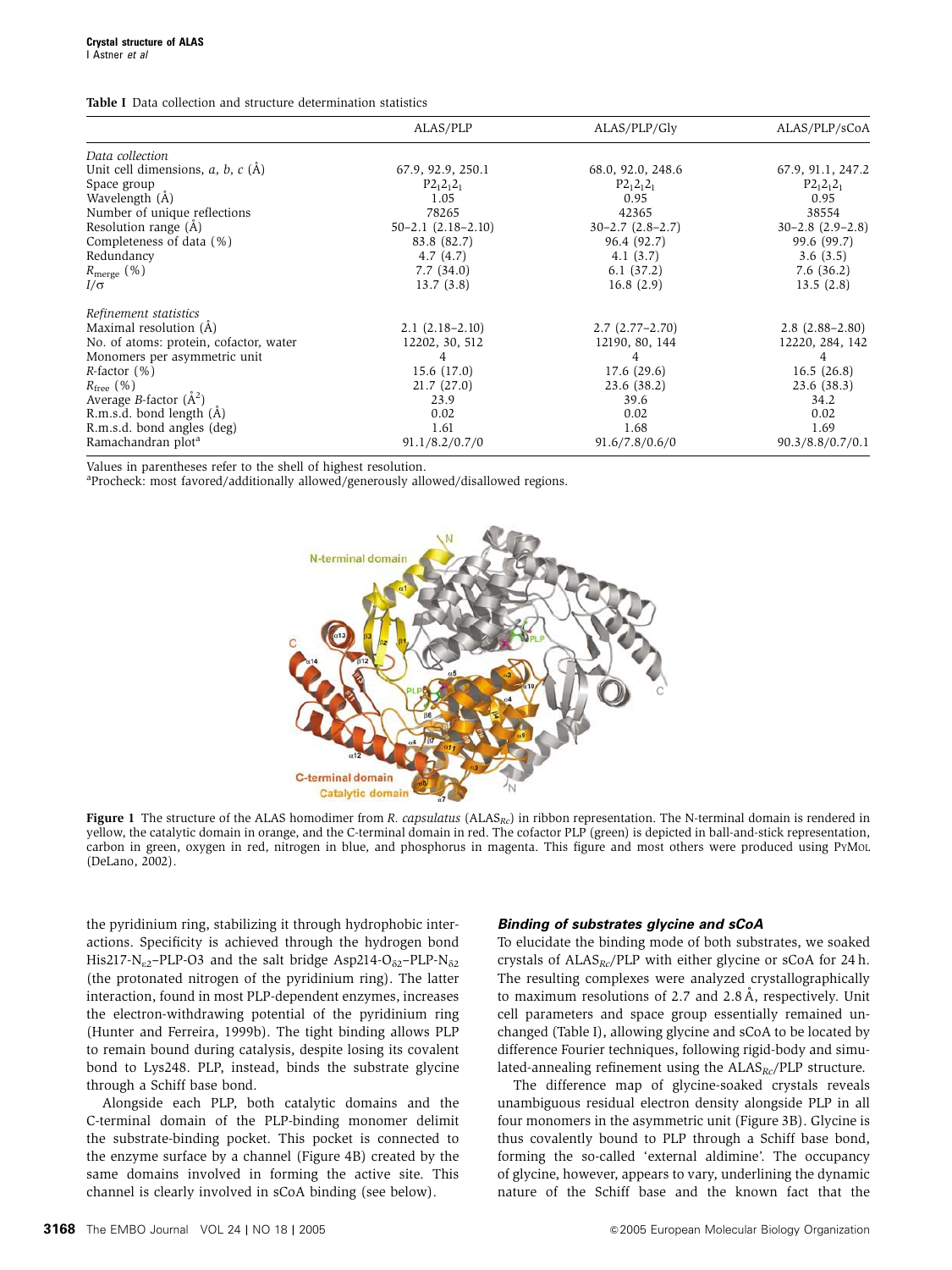

Figure 2 Schematic representation of the active site. Glycine-bound PLP and sCoA are highlighted by bonds in black; bonds of surrounding residues are shown in dark orange. Dotted lines indicate hydrogen bonds (green numbers) and salt bridges (red) between substrates or cofactors and ALAS; green semicircles indicate hydrophobic interactions. An asterisk marks residues from the second monomer. Lys248, involved in PLP binding and catalysis, is marked by a blue box, residues affected by mutations in human eALAS by a red box.

dissociation constant of ALAS for glycine is surprisingly high at 1.8-30 mM (Bolt et al, 1999). The glycine  $\alpha$ -carboxylate group forms a weak salt bridge  $(3.8 \text{ Å})$  with the guanidinium side chain of Arg374 (confirming its involvement; Tan et al, 1998), and hydrogen bonds to Ser189-O<sub> $\rm{v}$ </sub> and Asn54-N<sub> $\rm{82}$ </sub>.

In sCoA-soaked crystals, significant difference electron density is seen near the entrance of the active-site channel. In particular, the 3'-phosphate ADP moiety of sCoA is well defined (Figures 3D and E)—the first time sCoA and hence its binding pocket have been located in any member of the oxoamine synthase subfamily of PLP-dependent enzymes. It is bound within a hydrophobic pocket on the surface of the enzyme. Residues Ile146 and Ile158 lie on either side of the adenine moiety, while Ile149 delimits the bottom of the pocket (Figures 2, 3D and E). Specificity is achieved through hydrogen bonds Ser139-O–N6, Asp138-O–N6, and Ser137-  $O_y$ –N1, where N1 and N6 belong to the sCoA adenine moiety. The ribose moiety of sCoA, in turn, is recognized by a hydrogen bond from Lys156-N<sub> $\zeta$ </sub> to O3'. The binding pocket is located immediately alongside the entrance to the

active-site channel (Figure 4B). At the end of the active-site channel, a planar, three-pronged electron density opposite the guanidinium group of Arg21 is visible (Figure 3E). We have interpreted this to mark the position of the succinate carboxylate group of sCoA, forming a salt bridge to Arg21-  $N_{n2}$ . This carboxylate oxygen also forms hydrogen bonds to Thr365-O<sub>y</sub> and Asn85<sup>\*</sup>-N<sub> $\delta$ </sub>, while the second oxygen forms hydrogen bonds to Thr83\*-O<sub> $\gamma$ </sub> and a buried water molecule (Figure 2). Lateral van der Waals interactions with Ile86\* further serve to stabilize this interaction. The carboxylate group is also seen in the absence of sCoA—indicating the high affinity for acidic groups. Only weak electron density is visible for the intermediate region better modeled as discrete water molecules. The succinyl-pantetheine moiety of sCoA is thus disordered in the absence of the second substrate glycine. Nevertheless, the positions of the 3'-phosphate ADP and carboxylate moieties allow the entire sCoA to be modeled into the active site tunnel in an elongated conformation (Figure 3E and dashed black lines in Figure 2). The modeled positions of hydrophilic atoms of sCoA (OP1, NP1, OS1)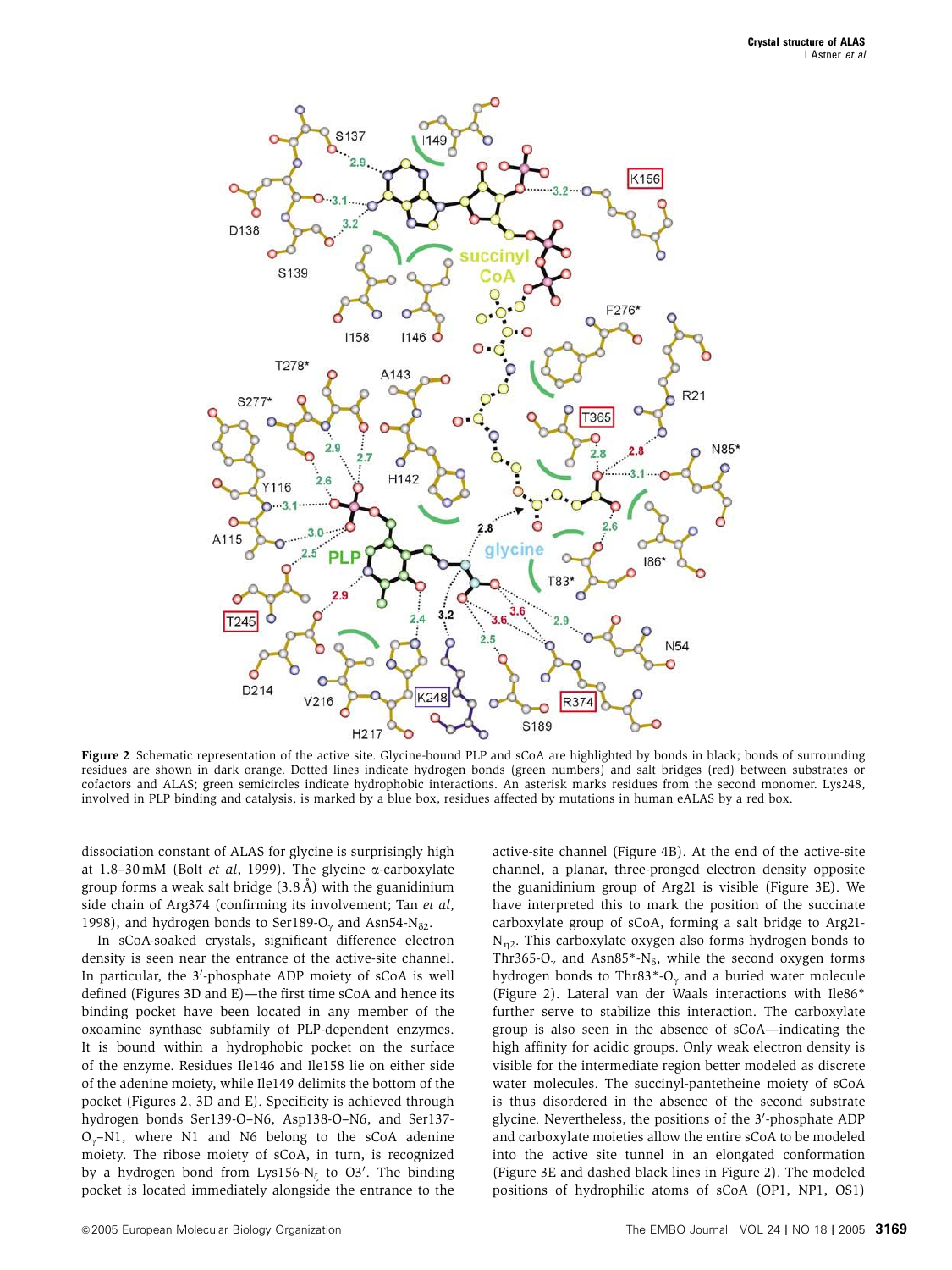

Figure 3 Detailed views of cofactor PLP and substrates in combination with their electron densities. (A) Electron density of the internal aldimine consisting of PLP (green) covalently bound to Lys248. Only residues in contact with PLP are shown. Residues of the second subunit are marked by an asterisk. (B) Electron density of PLP–glycine intermediate (cyan). The view is rotated compared to (A) to indicate the residues involved in glycine binding. Arg374 appears vital for glycine recognition. The interaction is, however, weakened by covalent bond formation—possibly aiding later decarboxylation. (C–E) The binding of sCoA to ALAS: (C) In three of four monomers of the sCoA/ALAS complex, PLP is not covalently bound to Lys248. This is documented by positive difference electron density in the absence of PLP and side chain of Lys248 (green, contoured at 30), the negative difference density in 'enforced' Schiff-base bond (red, contoured at  $-3\sigma$ , structure in narrow bonds), and the refined electron density of unbound PLP (blue, contoured at  $1\sigma$ , thick bonds). (D) The adenine and ribose moieties of sCoA bind in a hydrophobic (white) pocket with positively charged rim (blue) adjacent to the active-site channel. (E) The electron density is well defined for the 3<sup>7</sup>-phosphate ADP moiety and for the carboxylate group of sCoA, indicating that the central portion is not rigidly bound in the absence of the second substrate glycine.



Figure 4 Open and closed conformations in ALAS. (A) Monomers A (blue) and B (gray) are overall quite similar, except for the loops  $\beta$ 11– $\alpha$ 14 and a14–b12 that adopt a closed conformation in monomer A (red). The open conformation may aid entry of sCoA to the active site, while the closed conformation clamps it into position prior to catalysis. In the second dimer in the asymmetric unit (and in all monomers of the substratebound complexes) only the closed conformation is observed.  $(B, C)$  The molecular surface of the ALAS dimer, showing a cross section through the active site in the closed (B) and in the open (C) conformation. The complete set of substrates and cofactors are included in (B) and (C) to indicate good fit in the closed conformation, allowing for high substrate specificity.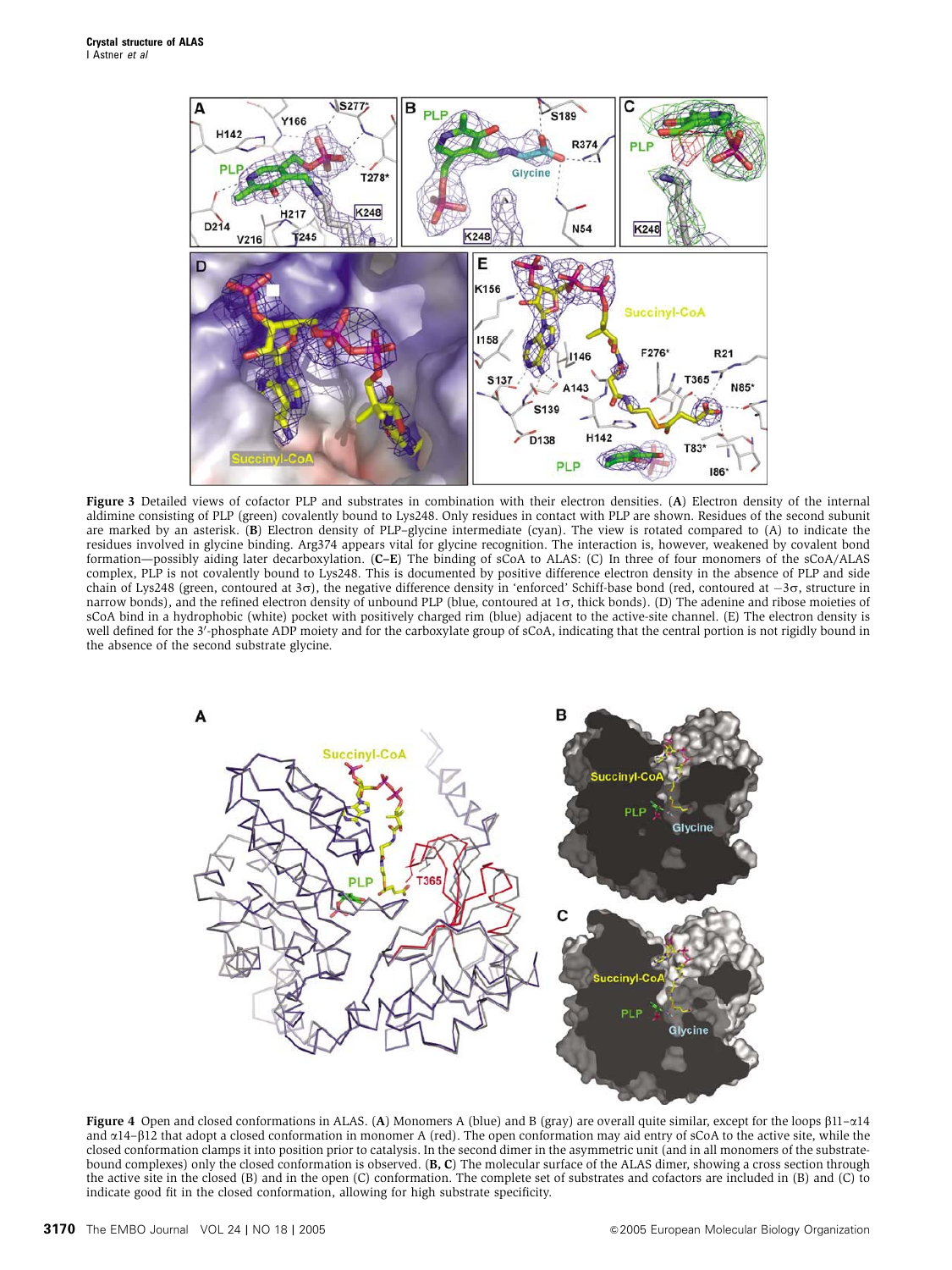In the substrate-free structure of ALAS, PLP is covalently bound by Lys248. The substrate glycine replaces Lys248 in binding to PLP, as expected (Figures 3B). However, though sCoA does not bind to PLP itself, PLP appears no longer to be bound to Lys248 in at least three (of four) monomers of this complex (Figure 3C). Instead, the pyridinium ring of PLP is tipped by  $\sim$  15 $\degree$  around the C5–C5A bond, so that its O3 and C4A atoms move away from Lys248—comparable to the glycine-bound state and to other external aldimines of PLP-dependent enzymes. The rotation of the PLP ring is accompanied by a movement of His142 in all substrate-bound monomers, such that it remains stacked above the PLP ring. Lys248 forms a new hydrogen bond through its  $N_{\zeta}$  to  $N_{\gamma2}$  of the conserved residue Asn54.

Superimposing the glycine- and sCoA-bound complexes of  $ALAS_{Rc}$  indicates that both substrates can simultaneously be accommodated within the active site, without incurring steric clashes (Figure 4B). Overall, this leads to an arrangement in which the distance between the glycine  $C_{\alpha}$  atom and CS1 of sCoA is  $\sim$  2.8 Å. The nucleophilic attack of CS1 by the deprotonated  $C_{\alpha}$  of the quinonoid, anionic glycyl-PLP to create the new C–C bond is thus feasible.

#### **Glycine-rich stretch**

A glycine-rich stretch comprising residues 77-GAGSGGTR NISGT-89, in loop  $\alpha$ 3- $\alpha$ 4 of the catalytic domain, was earlier proposed to be involved in substrate binding (Gong et al, 1996). Especially three residues, Gly77, Gly79, and Arg84, were found to be intolerant of mutational replacement. Indeed, the structure indicates that this loop is crucial for the recognition of the succinyl-moiety of sCoA. In particular, residues Thr83, Asn85, and Ile86 are directly involved in positioning the terminal carboxylate group of sCoA (Figure 3E). Structurally, this intricately folded loop is furthermore surrounded by the catalytic domain of the same monomer and all three domains of the second monomer. It therefore occupies a particularly sensitive position that may easily be disrupted by any change in the amino-acid sequence. Arg84 forms a salt bridge to Glu97, helping to stabilize the loop. Gly77 adopts a conformation reserved for glycines. Mutated to any other residue, it would be forced into a different region of the Ramachandran plot, again disrupting this loop and upsetting the recognition of succinyl.

### **Open and closed ALAS conformations**

The crystal packing in the complex  $ALAS_{RC}/PLP$  places two ALAS dimers (or four monomers) into the asymmetric unit. Three of these monomers, A, D, and E, are structurally essentially indistinguishable. Monomer B, by contrast, adopts an 'open' conformation in which two loops (residues 332–348 between  $\beta$ 11 and  $\alpha$ 14 and residues 358–374 between  $\alpha$ 14 and  $\beta$ 12; red in Figure 4A) of the C-terminal domain move outwards, widening the active site, the active-site channel, and opening a second channel, both longer and narrower than the first (Figure 4C). Comparing the 'open' and 'closed' states of ALAS indicates that in particular Thr365, located at the outermost tip of the loop 358–375, moves inwards by  $3.5 \text{ Å}$  during this transition. In the closed conformation, Thr365 is firmly positioned among the residues of the active site stabilized by a hydrogen bond Thr365-O<sub> $v1$ </sub>– Arg21-N<sub>n2</sub> and by van der Waals interactions Thr365-C<sub>y2</sub>– Ile361-C<sub> $v1$ </sub> and –Met190-C<sub> $\varepsilon$ </sub>. As a result, the narrow active-site channel winds past Thr365, ending opposite the side chain of Arg21. The carboxylate group of the substrate sCoA presumably fills this end of the channel, forming a hydrogen bond to Thr365-O<sub> $\rm{v}$ </sub> (see above). Thr365 is thus crucial in locking the succinyl group into position and is itself locked into the closed position when the substrate is present.

The open conformation is observed only in one monomer of the substrate-free crystal structure. In glycine- and sCoAbound complexes, all monomers adopt the closed conformation. The open state presumably provides more facile access to the active site, especially for the extensive sCoA. The closed conformation in turn constricts the active site and active-site channel, clasping the pantetheine and succinate moieties of sCoA into position—presumably as a prelude to catalysis. An additional salt bridge Arg368– Glu17 further stabilizes the closed conformation. Arg368 is conserved in comparison with human eALAS, while Glu17 of  $ALAS_{Rc}$  is replaced by aspartate (Asp159) in eALAS (Figure 5A).

#### **Structural aspects of enzymatic reaction**

Structurally and functionally, ALAS belongs to the  $\alpha$ -division of PLP-dependent enzymes and along with AONS, serine palmitoyl transferase, and KBL constitutes the  $\alpha$ -oxoamine synthase subfamily. These enzymes catalyze the decarboxylative condensation of a carboxylic acid CoA thioester and an amino acid (Mehta and Christen, 2000). Of the two substrate molecules, the amino acid (glycine in ALAS) is covalently bound through a Schiff base, while CoA is bound noncovalently.

The crystal structure of  $ALAS_{Rc}$  indicates that the PLP–glycine intermediate forms a weak salt bridge  $(3.8 \text{ Å})$ to the conserved Arg374 (Figure 3B). Replacing the arginine by lysine in murine eALAS reduces its enzymatic activity, but only by 23% (Tan et al, 1998). Clearly, a positively charged residue is required at this position, presumably to aid initial recognition and orientation of glycine prior to PLP binding. Formation of the Schiff bond in the external aldimine (Scheme 1) would cause glycine to move towards PLP and away from Arg374, weakening the salt bridge interaction. Though overall stability of the glycine would be sacrificed, a weaker salt bridge may favor elimination of the  $\alpha$ -carboxylate as CO<sub>2</sub> later in the reaction.

The side-chain methyl group of Thr83<sup>\*</sup> and the  $C_{\alpha}$  atom of PLP–glycine intermediate are in direct van der Waals contact  $(3.9 \text{ Å})$  with each other. Amino acids other than glycine could theoretically bind only if their side chains face away from Thr83\*. This would, however, block the binding site of sCoA, indicating that Thr83\* is pivotal in governing the specificity of ALAS for glycine. In AONS Thr83\* is replaced by a serine (Alexeev et al, 1998), which lacks the terminal methyl group. Alanine, larger by exactly this methyl group, is hence the favored substrate of AONS. Accordingly, ALAS may be modified to accept threonine (and to a lesser extent serine, alanine and glycine) by engineering the replacement of Thr83 by serine, as shown for ALAS from R. sphaeroides (Shoolingin-Jordan et al, 2003).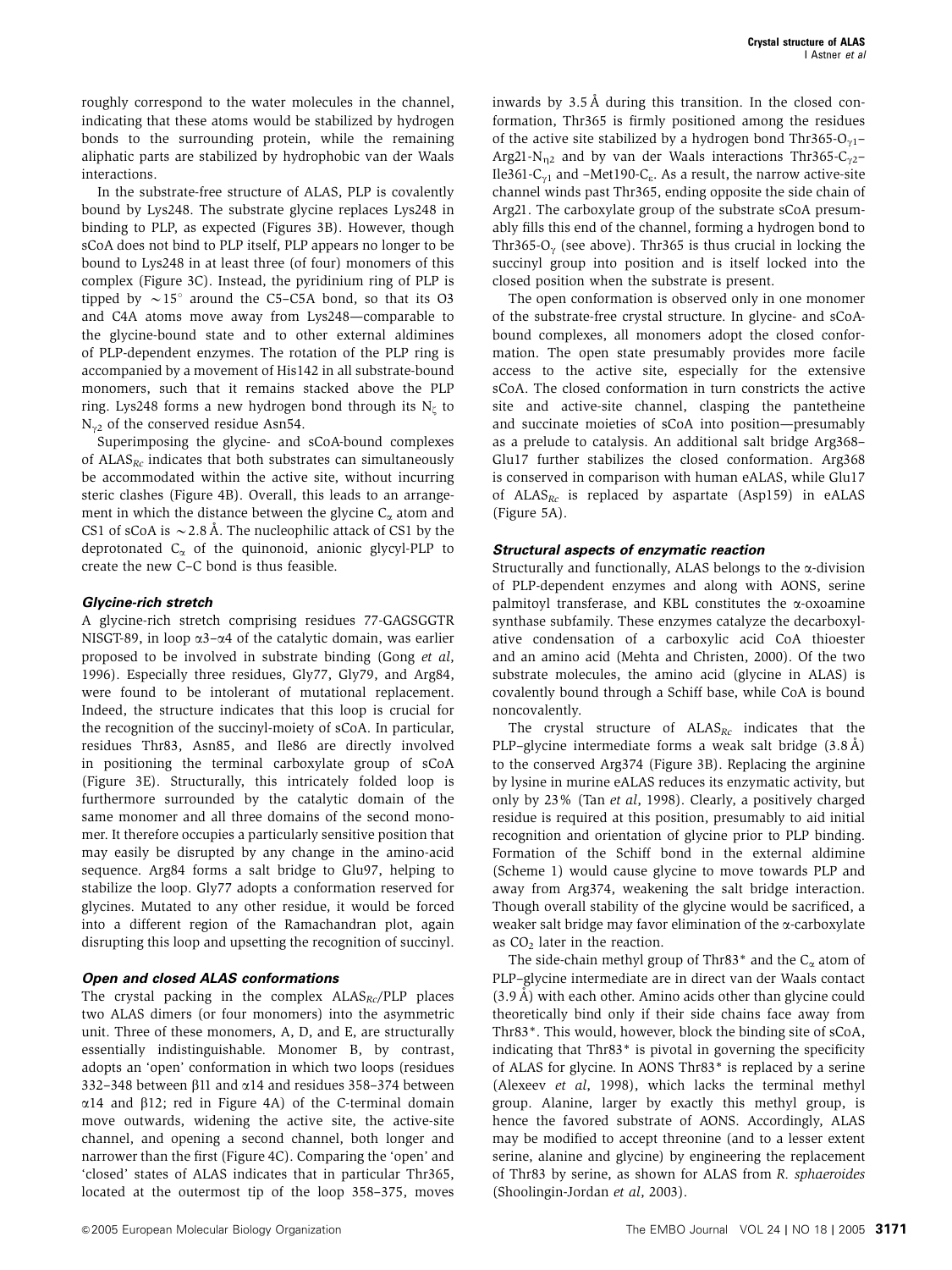

Figure 5 XLSA-causing mutations in human eALAS. (A) Sequence alignment of  $ALAS_{RC}$  and human eALAS. Conserved residues are shown in black, all others in gray. Rectangles and arrows (colors as in Figure 1) above the alignment indicate  $\alpha$ -helices and  $\beta$ -strands, respectively. Colored spheres highlight residues replaced in XLSA-causing mutations. Magenta—cofactor and substrate binding; green—mutations affecting cofactor and substrate binding indirectly; orange—mutations in the hydrophobic core; blue—surface-exposed mutation sites. Colored boxes indicate residues directly involved in substrate/cofactor binding (see Figure 2)—green, cyan and yellow indicate residues involved in PLP, glycine, and sCoA binding. (B) A model of human eALAS. Residues replaced in XLSA mutants are indicated by colored spheres. Color-coding for spheres and domains as described in (A). Pale colors indicate the second monomer.

The sCoA carboxylate group is recognized by Arg21 at the far end of the substrate channel. Another two hydrogen bonds from Asn85\* and Thr365 add to this recognition. A mutation of Thr365 (Thr508 in human eALAS) to serine induces XLSA (see below), confirming its crucial participation in substrate binding.

We observe that sCoA binds in the absence of glycine, indicating that binding is initiated by 3'-phosphate adenosine recognition. Only upon glycine binding would the succinylpantetheine 'tail', however, fill the remaining channel. The conformational equilibrium would then presumably be tipped towards the closed conformation, constricting the active-site tunnel and eliminating any excess water molecules, initiating the enzymatic reaction.

In vitro activity assays with several acyl-CoA derivatives indicate the importance of the acyl chain length and hydrophilicity (Shoolingin-Jordan et al, 1997). The crystal structure underscores these conclusions, as the optimal chain length is clearly dictated by the successful positioning of CS1 opposite glycine- $C_{\alpha}$  following succinyl carboxylate recognition at the far end of the channel. This also explains why increasing the acyl-group hydrophilicity by substituting the carboxylate by carbonyl, hydroxyl, or methyl groups should negatively influence enzymatic activity. Tight binding of the succinyl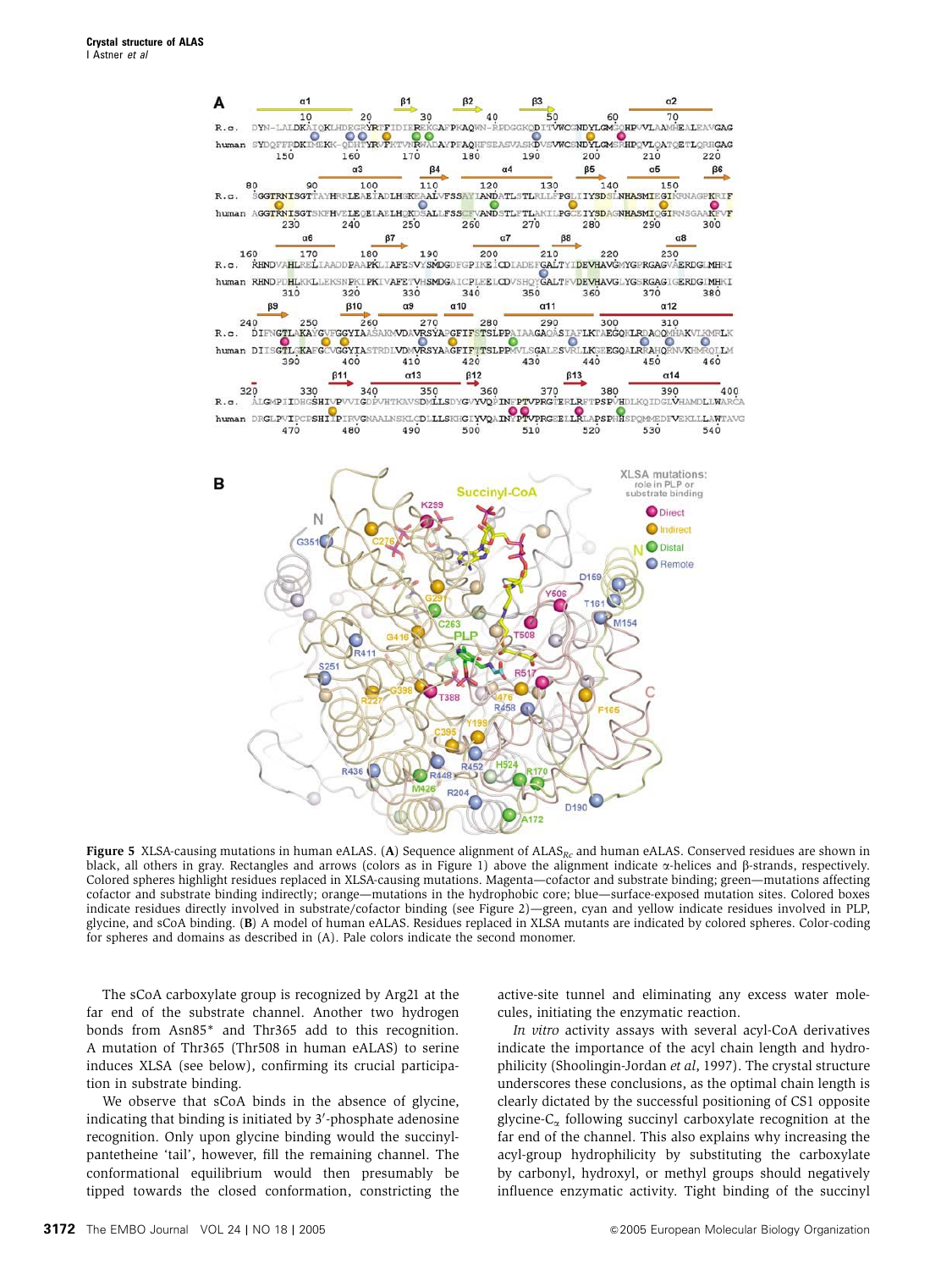carboxylate group furthermore slows the release of ALA, making it the rate-limiting step in the ALAS-catalyzed reaction (Hunter and Ferreira, 1999b).

#### **Modeling human eALAS on ALAS from R. capsulatus**

Before the present crystal structure of ALAS from R. capsulatus, structural information on ALAS was available only for the 49 amino-acid presequence of murine ALAS from an NMR study (Goodfellow et al, 2001), and by modeling the catalytic domain of ALAS on related enzymes such as AONS (Cheltsov et al, 2003; Shoolingin-Jordan et al, 2003).

Excluding the variable N-terminal regulatory and targeting domain (140 residues; Conboy et al, 1992), the catalytic core of human eALAS is 49% identical (70% similar) by sequence to  $ALAS_{Rc}$  (Figure 5A). This is a particularly high degree of conservation between a human and bacterial protein, and is significantly higher than the 29% between AONS and  $ALAS_{RC}$ . The sequence similarity is uniformly distributed throughout the length of 401 residues. It is, however, particularly pronounced in the active site, the active-site channel, the monomer–monomer interface, and the protein core (Figure 5A). Compared to  $ALAS<sub>RC</sub>$ , human eALAS bears two single-residue insertions and a single deletion in the first 40 residues of  $ALAS_{Rc}$ , in the least-conserved part of the sequence. The high degree of amino-acid conservation and the fact that the enzymatic activity of truncated human eALAS ( $K_M$  2.6 mM glycine) is similar to that of ALAS<sub>Rc</sub> (2.8 mM), as well as ALAS from R. sphaeroides (5.8 mM), indicate that the structure of  $ALAS_{Rc}$  represents a valid model for human eALAS.

#### **Mutations of eALAS cause XLSA**

Hereditary sideroblastic anemia or XLSA is caused by point mutations in ALAS2. In total, 42 such substitutions affecting 37 residues of human eALAS have been identified (Table II; reviewed by Bottomley, 2004). Some of these cases have been successfully treated by supplemental pyridoxine (vitamin  $B_6$ , converted to PLP on uptake), phlebotomy (bleeding), or ironchelating drugs. The success of treatment, however, varies especially due to the differential responsiveness of mutated eALAS patients to pyridoxine. The fact that many of the XLSA-sensitive residues of eALAS are either strictly conserved in  $ALAS_{Rc}$  or replaced by similar residues (Table II, columns 1 and 2) now permits the precise location of these mutation sites to be mapped and analyzed (Figure 5B).

In our discussion of the mutations, we have assigned four groups of XLSA mutations depending on their proximity to the active site.

#### XLSA mutations directly involved in substrate or PLP binding (magenta in Figure 5A and B and Table II)

R517C: Arg517 (Arg374 in  $ALAS_{Rc}$ ) engages the substrate glycine carboxylate group in a salt bridge, and is thus crucial for substrate recognition and discrimination (see above; Tan et al, 1998). Replacing arginine by shorter, uncharged cysteine would severely reduce the substrate specificity. This effect cannot be corrected by higher concentrations of PLP, hence confirming the observation that individuals carrying this mutation do not respond to pyridoxine therapy.

T388S: Thr388 (Thr245) is part of the PLP recognition pattern by hydrogen bonding the PLP phosphate. Replacing threonine by serine allows for higher rotational freedom of serine, significantly reducing the affinity of eALAS for PLP. A lower affinity for PLP may be offset by increasing its concentration. Correspondingly, patients respond favorably to pyridoxine treatment.

T508S: Thr508 (Thr365) is central to the function of ALAS. It appears essential both for active-site closure (see above) and in stabilizing sCoA. This stabilization involves hydrophobic interactions to the succinyl-moiety and a hydrogen bond to the succinyl-carboxylate group. Removing the methyl group by replacing threonine by serine would impair the balance of interactions in the active site. In particular, conformational constraint on the succinyl-moiety of sCoA would be lost, affecting the position of atom CS1 of sCoA, the atom that attacks the deprotonated  $C_{\alpha}$  of the PLP–glycine aldimine. The lower affinity for sCoA cannot be counteracted by an increase in the amount of PLP. Correspondingly, this mutation is not convincingly pyridoxine responsive in patients.

K299Q: Lys299 (Lys156), located on the surface of ALAS, binds the O3' atom of sCoA (ribose moiety) through a hydrogen bond. Replacing lysine by glutamine causes this interaction to be lost, decreasing the binding affinity of eALAS for sCoA. Patients with this mutation are reported to respond to pyridoxine treatment (Table II). However, as PLP binding in ALAS is not affected by the mutation, the effect of pyridoxine supplementation may be indirect.

Y506 frame shift and R204 stop: Two mutations cause the polypeptide to be terminated prematurely. Termination at position 204 (61) removes the major part of the catalytic domain, while a frame shift after position 506 (363) leads, at the very least, to the loss of Arg517 (Arg374), required for glycine binding. Both polypeptides will thus not give rise to a functional enzyme, and increasing the concentration of PLP will not rescue their activity.

XLSA mutations indirectly affecting cofactor or ligand binding (orange in Figure 5A and B and Table II). The following XLSA mutations involve residues not directly in contact with the substrates glycine and sCoA, nor with PLP. They are, however, located within the core of the ALAS monomer, frequently in the immediate structural vicinity of the active site. Replacing them with physically incompatible residues upsets the active site or the binding affinity of cofactor or substrates.

F165L: Phe165 (Phe23) structurally stabilizes the neighboring Arg163 (Arg21, Figure 2), required for sCoA carboxylate group recognition, through hydrophobic interactions. Replacing Phe165 by leucine destabilizes Arg163, reducing the specificity of sCoA binding. As PLP binding is not affected by the mutation, response to pyridoxine treatment is marginal.

C276W: Cys276 (Leu133) is located at the N-terminal end of b-strand b5 (Figure 5A), filling a small hydrophobic pocket. It is physically linked to residues Ser280 (Ser137) and Asp281 (Asp138) involved in recognition of the sCoA adenine moiety. Replacing this residue with the much bulkier tryptophan will severely reduce sCoA binding. As PLP binding is not affected, patients are not responsive to pyridoxine supplementation.

G291S: Gly291 (Gly148) is intermediate to Ile289 (Ile146) and Ile292 (Ile149), both part of the sCoA adenine-binding pocket. Replacing glycine by serine will upset the pocket, decreasing the affinity for sCoA. Furthermore, Gly291 is one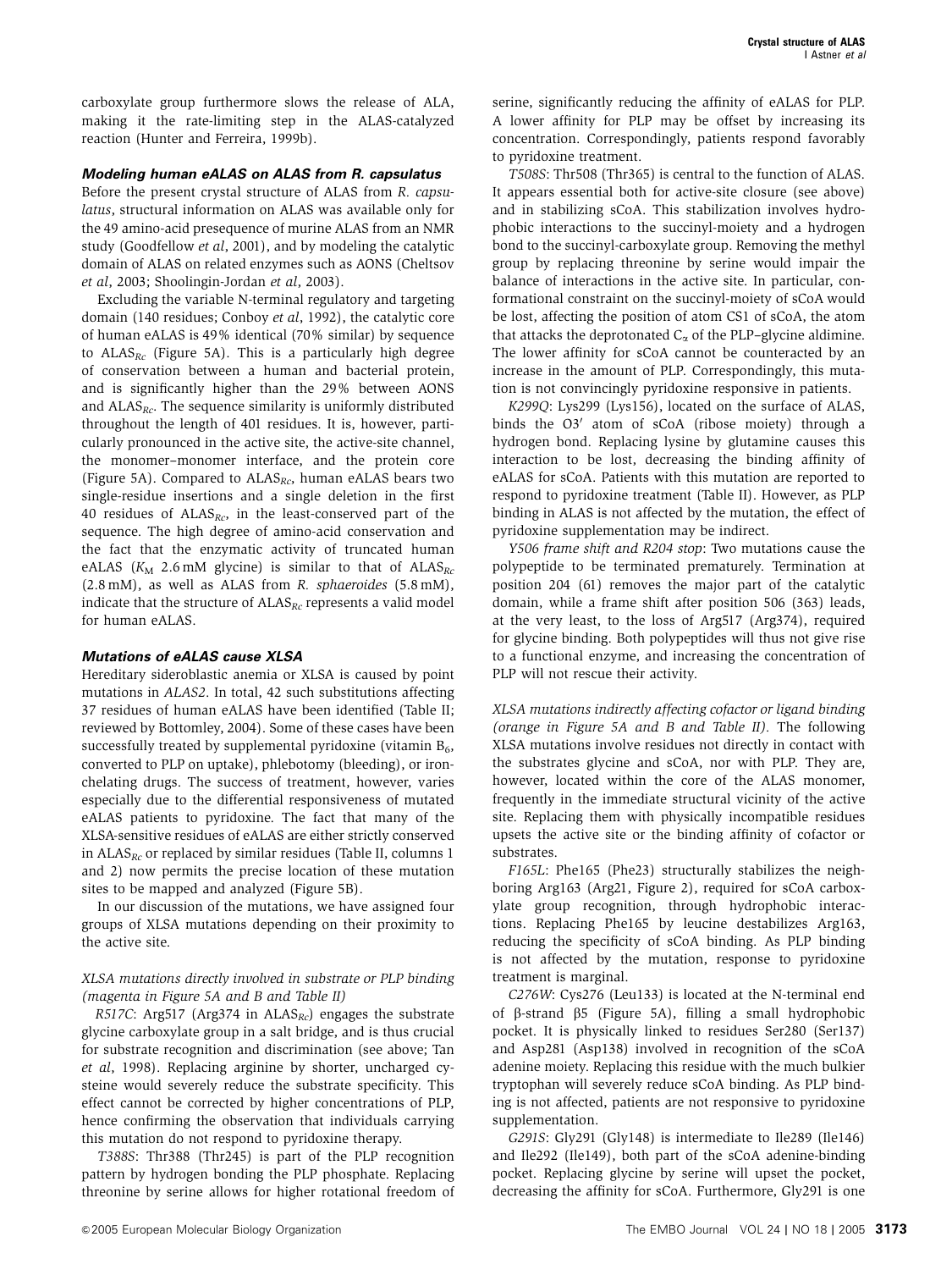#### Table II Overview of known XLSA mutations in human ALAS

| <b>Mutation in</b> | Corresponding<br>residue in | $\overline{O}$ ccurs        | Severity <sup>b</sup> /<br>pyridoxine | <b>Affects binding</b><br>οf |              | <b>Structural impairment</b>                                               |                                                                                                                                                |  |
|--------------------|-----------------------------|-----------------------------|---------------------------------------|------------------------------|--------------|----------------------------------------------------------------------------|------------------------------------------------------------------------------------------------------------------------------------------------|--|
| eALAS <sup>d</sup> | $ALAS_{BC}^{\quad a}$       |                             | responsiveness <sup>c</sup>           | PLP                          | Gly-<br>cine | sCoA                                                                       |                                                                                                                                                |  |
| M <sub>154</sub>   | $111^{-}$                   | ්                           | ?                                     |                              |              |                                                                            | Near Asp408 (C-term. domain) and Asp159, required for active-site closure                                                                      |  |
| <b>D159N</b>       | $D16+$                      | ්                           | $- -1$ +?                             |                              |              | +                                                                          | Loss of salt bridge (SB) to Arg511 (C-term. domain) involved in stabilizing closed active-site conformation                                    |  |
| D159Y              |                             | ්                           | $- -/+$                               |                              |              |                                                                            |                                                                                                                                                |  |
| T161A              | R <sub>19</sub>             | ♂                           | $?$ /?                                |                              |              | $^{(+)}$                                                                   | At interface of N-, C-term. and catalytic* domain; may affect Arg163 involved in sCoA binding                                                  |  |
| <b>F165L</b>       | $F23+$                      | ්                           | --/+                                  |                              |              | ÷.                                                                         | Destabilizes Arg163 required for sCoA binding; affects interaction of N- and C-terminal domains                                                |  |
| <b>R170S</b>       |                             | ්                           | --/+                                  |                              |              |                                                                            |                                                                                                                                                |  |
| <b>R170C</b>       | $R28^{++}$                  | ?                           | ?                                     | $\ddot{}$                    |              |                                                                            | Disrupts buried SB to Asp198 destabilizing glycine-rich stretch and hence PLP binding.<br>Mutation to histidine more severe due to larger size |  |
| <b>R170H</b>       |                             | $\overline{Q}$              | $-/-$                                 |                              |              |                                                                            |                                                                                                                                                |  |
| <b>R170L</b>       |                             | ♂                           | --/+                                  |                              |              |                                                                            |                                                                                                                                                |  |
| A172T              | K30 <sup>-</sup>            | ò                           | --/++                                 | $\ddot{}$                    |              |                                                                            | Affects Gly220 of glycine-rich stretch, indirectly reducing PLP-binding affinity; at interface, destabilizing enzyme                           |  |
| <b>D190V</b>       | $D47^{++}$                  | ₫                           | $-l-$                                 |                              |              |                                                                            | Remote from active site on enzyme surface; may affect binding of sCoA synthetase (Furuyama and Sassa, 2000)                                    |  |
| Y199H              | $Y56^{++}$                  | ♂                           | -/+                                   | ÷                            | ÷            |                                                                            | Destabilizes His360 (PLP binding), Arg517 (glycine recognition), and Lys391 (catalysis)                                                        |  |
| R204stop           | $Q61^{++}$                  | $\operatorname{\mathbb{Q}}$ | $- - -$                               | +                            | ÷            | ÷                                                                          | Loss of enzyme function through deletion of catalytic and C-terminal domains                                                                   |  |
| <b>R204Q</b>       |                             | ै                           | $- -/+$                               |                              |              | $\ddot{}$                                                                  | Loss of SB to Asp173, weakening interaction of N-term. and catalytic domains; affects glycine-rich stretch                                     |  |
| <b>R227C</b>       | R84 <sup>++</sup>           | $\mathsf{Q}$                | $-/-$                                 |                              | <sup>+</sup> | $\ddot{}$                                                                  | Disrupts adjacent Thr226 involved for sCoA and glycine binding by loss of SB to Glu240                                                         |  |
| <b>S251P</b>       | $A108+$                     | ¥                           | $- -12$                               | ÷.                           |              |                                                                            | General destabilization by placing wide, hydrophobic residue into restrictive pocket on protein surface                                        |  |
| <b>D263N</b>       | $D120+$                     | ්                           | $- -/ + + ?$                          |                              |              | ۰,                                                                         | Close to molecular symmetry axis, that is near Asp263*; possible loss of divalent metal binding                                                |  |
| C276W              | $L133^{+}$                  | $\mathsf{Q}$                | --/-                                  |                              |              | ÷.                                                                         | Ser280 and Asp281 in binding pocket of sCoA-adenine moiety disrupted; binding affinity of sCoA reduced                                         |  |
| G291S              | $G148^{++}$                 | ්                           | --/++                                 | $\ddot{}$                    |              | $\ddot{}$                                                                  | Disrupts binding pocket of sCoA-adenine moiety, reducing affinity for sCoA                                                                     |  |
| K299Q              | $K156^{++}$                 | ්                           | --/++                                 |                              |              | $\ddot{}$                                                                  | Affinity for succinyl-CoA reduced through loss of hydrogen bond (HB) to ribose-O3'                                                             |  |
| G351R              | $G208^{++}$                 | ♂                           | $-1$ ++                               |                              |              |                                                                            | May displace N-terminal extension of eALAS destabilizing enzyme; distance to PLP is 25 Å                                                       |  |
| <b>T388S</b>       | $T245^{++}$                 | ै                           | --/++                                 | ÷                            |              |                                                                            | PLP affinity reduced by weakening HB to PO <sub>4</sub> group                                                                                  |  |
| C395Y              | $V252+$                     | $\mathsf{Q}$                | --/++                                 | ÷                            |              |                                                                            | Larger size disrupts Thr388 and Lys391 affecting PLP binding and catalysis                                                                     |  |
| G398D              | $G255^{++}$                 | $\overline{Q}$              | $- -$ / $-$                           | $\ddot{}$                    |              |                                                                            | Abrogates PLP binding by filling PLP-PO <sub>4</sub> <sup>-</sup> site                                                                         |  |
| <b>R411C</b>       |                             | ₽♂                          | $- -/+$                               |                              |              |                                                                            | Loss of SB to D408 may affect Thr420 and Thr421 in loop $\alpha$ 9- $\alpha$ 10 involved in PLP binding                                        |  |
| <b>R411H</b>       | R268 <sup>++</sup>          | Q                           | $-l+$                                 |                              |              | $(+)$                                                                      |                                                                                                                                                |  |
| G416D              | $G273^{++}$                 | $\overline{Q}$              | $-l+$                                 | $\ddot{}$                    |              | +                                                                          | Disrupts Phe419 (sCoA pantetheine binding) and Thr420 and Thr421 involved in PLP-PO <sub>4</sub> binding                                       |  |
| M426V              | A283 <sup>-</sup>           | ♂                           | --/++                                 | $(+)$                        |              |                                                                            | Branched valine may affect neighboring Gly220 and Ala221 of glycine-rich stretch, affecting PLP binding                                        |  |
| <b>R436W</b>       | A293 <sup>-</sup>           | ç                           | $- -$ / $-$                           |                              |              |                                                                            |                                                                                                                                                |  |
| <b>R448Q</b>       | D305 <sup>-</sup>           | ්                           | $-l-+$                                |                              |              |                                                                            |                                                                                                                                                |  |
| <b>R452H</b>       |                             | ₽♂                          | $-(-)/-+$                             |                              |              |                                                                            | Residues constitute a positively charged cluster on the surface of eALAS remote from active site;                                              |  |
| <b>R452C</b>       | M309 <sup>-</sup>           | $\operatorname{\mathbb{Q}}$ | $-l+$                                 |                              |              | potentially involved in binding sCoA synthetase (Furuyama and Sassa, 2000) |                                                                                                                                                |  |
| <b>R452S</b>       |                             | 8                           | $-l+$                                 |                              |              |                                                                            |                                                                                                                                                |  |
| <b>R458H</b>       | $K315+$                     | र्ठ                         | 2/2                                   |                              |              |                                                                            |                                                                                                                                                |  |
| <b>I476N</b>       | $V333^{+}$                  | ♂                           | --/++                                 | ÷                            | ٠            |                                                                            | Displaces His360 (PLP binding) and Arg517 (glycine recognition); hydrophilic residue in hydrophobic pocket                                     |  |
| Y506-fs            | F363 <sup>+</sup>           | ¥                           | $- -$ / $-$                           |                              | ÷            | ۰,                                                                         | Frame shift disrupts C-terminal domain, catalysis abolished; sCoA and glycine binding severely affected                                        |  |
| <b>T508S</b>       | $T365^{++}$                 | ්                           | $-12$                                 |                              |              | $\ddot{}$                                                                  | HB to sCoA carboxylate group weakened, residue required for closed enzyme conformation                                                         |  |
| <b>R517C</b>       | R374 <sup>++</sup>          | ¥                           | $- - -$                               |                              | $\ddot{}$    |                                                                            | Arg517 is essential for glycine recognition, loss of substrate specificity                                                                     |  |
| <b>H524D</b>       | $H381^{++}$                 | ්                           | ——/—                                  |                              |              |                                                                            | Stacking of His524 (C-term. domain) and Trp194 of N-term. domain lost; contacts to catalytic domain disturbed                                  |  |
| <b>R559H</b>       | n/a                         | $\overline{Q}$              | $?$ /?                                |                              |              |                                                                            | n/a - not present in model                                                                                                                     |  |
| <b>R560H</b>       | n/a                         | ₫                           | $- - +$                               |                              |              |                                                                            | $n/a$ – not present in model                                                                                                                   |  |
| S568G              | n/a                         | ්                           | $(-)$ /-                              |                              |              |                                                                            | n/a - not present in model                                                                                                                     |  |

 $\frac{9}{3}$ : observed in females/males.

<sup>a</sup>Conserved<sup>++</sup>, similar<sup>+</sup>, not conserved<sup>-</sup> residue in  $ALAS_{Rc}$  compared to eALAS (colors as in Figure 5).

 $\rm{^{6}S}$ evere symptoms ——, moderately severe —.<br> $\rm{^{6}Completely}$  responsive  $\rm{^{+}+}$  partially responsi

Completely responsive  $+$ , partially responsive  $+$ , not responsive  $-$ , unknown ? (according to Bottomley, 2004).

<sup>d</sup>For references, please refer to extended Table II in Supplementary data.

helical turn away from His285 (His142) involved in PLP binding (Figure 2). Disruption of  $\alpha$ -helix  $\alpha$ 5 will thus affect PLP binding as well. As a result, this mutation may be counteracted by increasing levels of PLP.

C395Y: Cys395 (Val252) is spatially immediately adjacent to Leu389 (Leu246), which in turn is located sequentially between Thr388 (Thr245) and Lys391 (Lys248), respectively,

involved in PLP–phosphate binding and in catalysis. Replacing Cys395 by significantly larger tyrosine will adversely affect PLP binding. Correspondingly, the activity of this mutant enzyme may be rescued by higher concentrations of PLP.

G398D: Gly398 (Gly255) is wedged in between Cys258 (A115) and Thr388 (Th245), itself involved in an XLSA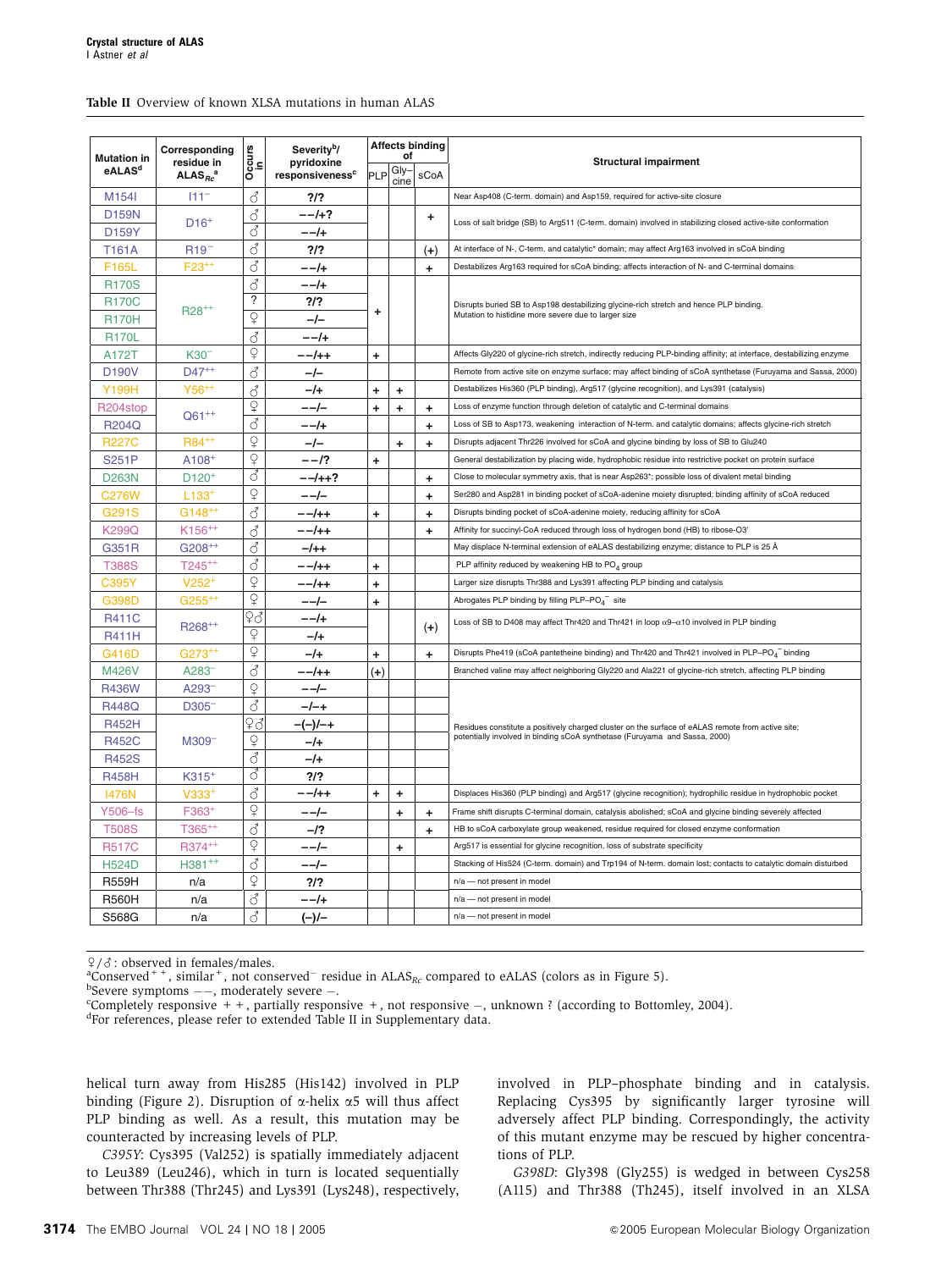mutation and involved in PLP–phosphate binding. Adding a side chain by mutation to aspartate will sterically disrupt this pocket. By additionally introducing a negative charge, the negative phosphate will no longer bind. Correspondingly, pyridoxine treatment is ineffectual in this case.

I476N: The side chain of Ile476 (Val333) stabilizes that of His360 (His217), involved in PLP binding, and Arg517 (Arg374), required for glycine recognition. Replacing this residue by asparagine will thus likely affect both PLP and glycine binding. Patients with this mutation therefore respond well to pyridoxine.

Y199H: Like Ile476 (Val333), above, Tyr199 (Tyr56) stabilizes His360 and Arg517, as well as the catalytic Lys391 (Lys248) and Asn197 (Asn54), involved in glycine binding. Replacing tyrosine by histidine, though frequently a tolerable mutation, appears to destabilize PLP and glycine binding sufficiently, so that elevated intracellular levels of PLP only partially offset the mutation.

R227C: Arg227 (Arg84), located in the glycine-rich stretch and immediately adjacent to Thr226 (Thr83), itself involved in substrate glycine and sCoA carboxylate binding, is stabilized by a buried salt bridge to Glu240 (Glu97). Replacing Arg227 by cysteine abrogates this ionic interaction. Apparently, this destabilizes the active site to such an extent that PLP supplementation proves ineffectual.

G416D: Gly416 (Gly273) is one a-helical turn removed and thus physically adjacent to Phe419 (Phe276), which is crucial for interaction with the pantetheine moiety of CoA. Gly416 is also physically close to Thr420 (Ser277) and Thr421 (Thr278), both of which bind the PLP–phosphate. Substitution of Gly416 by aspartate would hence disrupt both PLP and sCoA binding. Surprisingly, the disruption is not severe, as PLP does impart a moderate improvement in ALAS activity.

Buried XLSA mutations physically distant from the active site (green in Figure 5A and B and Table II). Five mutational sites (accounting for eight described mutations) are quite distant with respect to the active site-, cofactor-, and substratebinding pockets. Here, the influence of a substitution is less direct. Instead, a local change may radiate throughout the structure, influencing protein stability, substrate-binding affinity, or enzymatic catalysis. Buried residues are particularly sensitive in this regard, normally permitting only conservative substitutions if complete destabilization and hence inactivation is to be prevented.

Due to the large number of mutations, the indirect effect of the mutations, and hence the partly speculative nature of the structural explanation, the discussion of these mutations is provided in the Supplementary data.

XLSA mutations on the protein surface (highlighted in blue in Figure 5A and B and Table II). In all, 16 mutations affect the 12 separate surface-exposed residues in ALAS not located near the active-site channel. These residues are exposed to the surrounding aqueous medium and thus tend to be hydrophilic. Replacing them with hydrophobic residues or by a residue of opposite charge will generally not directly affect the binding of substrates or of cofactors. Instead, they may lead to protein destabilization and/or aggregation, affecting the amount of protein available to produce ALA. Alternatively, surface-exposed residues may affect the inter-

action of ALAS with other proteins. ALAS has, for example, previously been reported to bind the  $\beta$ -subunit of ATPspecific sCoA synthetase, the enzyme that generates sCoA for eALAS (Furuyama and Sassa, 2000). The replacement of Asp190 by valine, an XLSA-inducing mutant (Table II), was shown to prevent this interaction. At least six further mutations, affecting four positively charged amino acids (R436W, R448Q, R452C/H/S, R458H), cluster near Asp190, indicating that they, too, may induce XLSA by inhibiting the interaction of eALAS with sCoA synthatase.

The detailed discussion of each individual mutation is provided as Supplementary data to this publication.

#### **Conclusions**

The structure of ALAS from R. capsulatus is the first structure of this essential enzyme from tetrapyrrole biosynthesis. Coincidentally thus, the first enzyme required for heme biosynthesis in humans, animals, and  $\alpha$ -proteobacteria is the last to be elucidated structurally. The high degree of conservation of this enzyme from bacteria to humans underlines the importance of this enzyme, the low evolutionary tolerance of changes, and allows a surprisingly detailed view of human eALAS. This will aid the understanding of the disease and allow the efficacy of pyridoxine treatment to be rationalized. It may furthermore allow sufferers of the disease and medical personnel involved in its treatment to lift the veil of uncertainty by providing firm structural evidence to understand the physical basis for the symptoms.

### **Materials and methods**

#### **Cloning, production, and purification of ALAS from R. capsulatus, activity assay**

The hemA gene of R. capsulatus (DSM 1710) was amplified from genomic DNA using PCR and cloned into the BamHI/HindIII sites of the Escherichia coli expression vector pQE30 (Qiagen). The protein was produced in E. coli M15 (pRep4) (Qiagen) cells at  $20^{\circ}$ C in TB medium after induction with 0.1 mM isopropylthio-β-D-galactoside. Cells were harvested by centrifugation, disrupted by French press, and the insoluble membrane and cell wall fraction were discarded following centrifugation.  $ALAS_{Rc}$  was isolated from the soluble fraction by Ni-NTA affinity chromatography (Ni-NTA Agarose, Qiagen), followed by anion exchange chromatography (MonoQ, Amersham Biosciences) and gel filtration (Superdex 200, Amersham Biosciences). The purified protein was concentrated to 10 mg/ ml. Protein integrity and purity were verified using SDS–PAGE, N-terminal sequencing, dynamic light scattering, and mass-spectrometric analysis.

The human ALAS2 gene encoding eALAS was amplified by PCR to yield a truncated (135 amino acids N-terminal and 34 amino acids at the C-terminus) and N-terminally His-tagged protein. Expression and purification procedures were as described for the  $ALAS_{Rc}$ .

Enzymatic activity was analyzed by spectrophotometrically monitoring the increase of NADH  $(\lambda = 340 \text{ nm})$  produced by a-ketoglutarate dehydrogenase during the regeneration of sCoA consumed by ALAS (Hunter and Ferreira, 1995).

#### **Crystallization**

ALAS<sub>Rc</sub> was crystallized by hanging drop vapor diffusion at  $20^{\circ}$ C under anaerobic conditions (MACS1000 anaerobic workbench, Don Whitley Scientific). In all,  $2 \mu l$  of protein in  $20 \text{ mM}$  Hepes, pH 7.3, 200 mM NaCl, 1 mM DTT, and 1 µM PLP was added to 2 µl of reservoir solution containing 100 mM Hepes, pH 7.5, 200 mM Na acetate, 8% isopropanol ( $v/v$ ), and 20% PEG 4000. Rectangular crystals grew to a size of  $50 \times 50 \times 50 \mu m^3$  within 2 weeks. The crystals belong to space group  $P2_12_12_1$  with cell constants  $a = 67.3 \text{ Å}, b = 90.6 \text{ Å}, \text{ and } c = 245.6 \text{ Å}.$  A Matthews coefficient of 2.24  $A^3/Da$  indicated the presence of two ALAS dimers per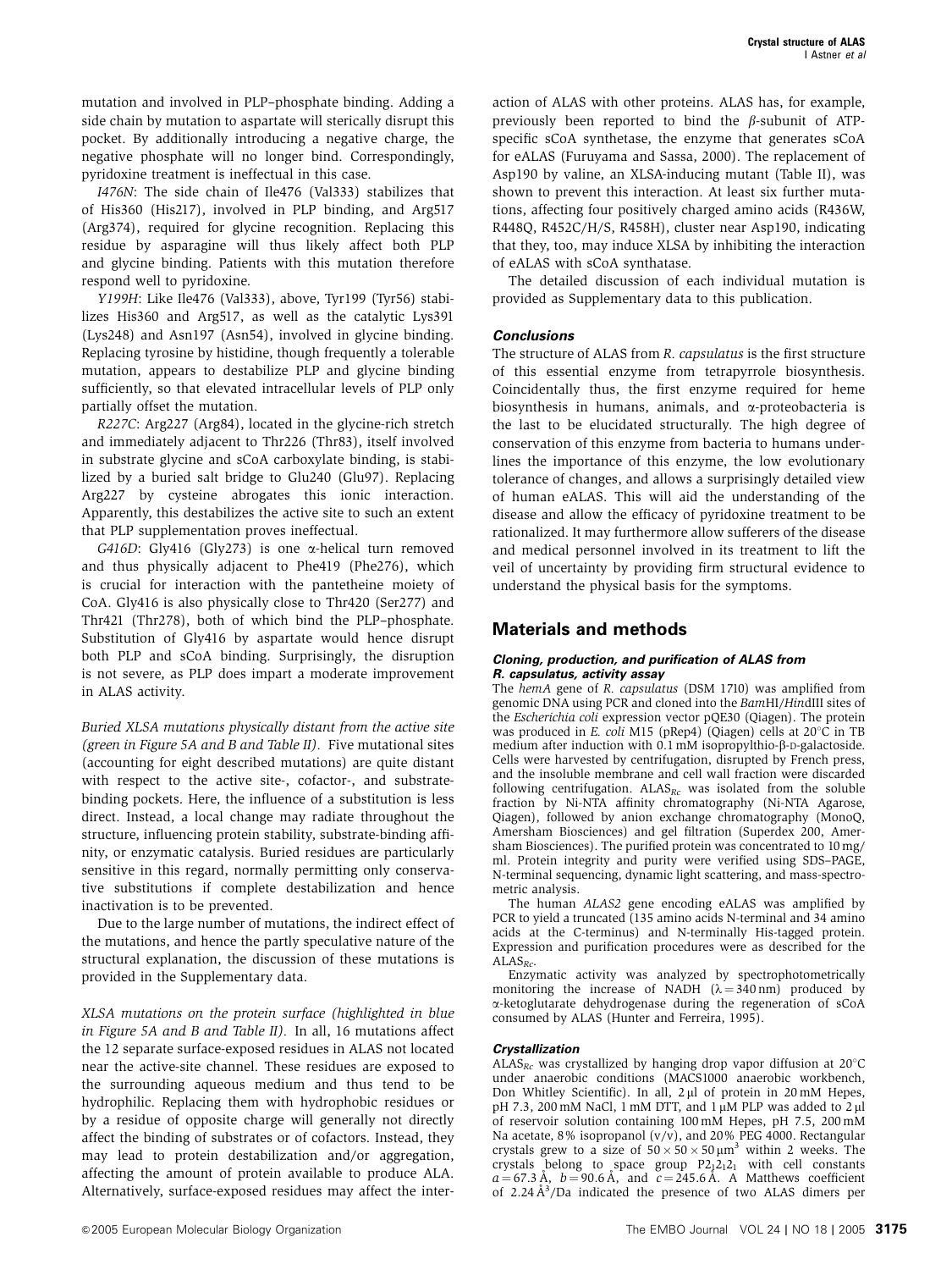asymmetric unit, corresponding to a solvent content of 44% (Matthews, 1968). For the substrate-bound structures, glycine or sCoA sodium salt was added to the reservoir solution (final concentration 10 mM) and the crystals were transferred into  $4 \mu$ of this solution and soaked for 24 h.

#### **Data collection and structure determination**

X-ray diffraction data of substrate-free and substrate-soaked crystals were, respectively, collected at the beamline BW6 (DESY, Hamburg) and beamline BL1 (BESSY II, Berlin). Data were processed and scaled using the HKL suite (Otwinowski and Minor, 1997). All further steps were performed using programs of the CCP4 suite (CCP4, 1994). The superimposed structures of AONS (PDB code 1BS0; Alexeev et al, 1998) and KBL (PDB code 1FC4; Schmidt et al, 2001) were used as a model for molecular replacement in EPMR (Kissinger et al, 1999). CNS (Brunger et al, 1998) was used for the rigid-body and simulated-annealing refinement of all three structures. REFMAC5 was used for subsequent refinement, including NCS-restraint and TLS-refinement protocols (Murshudov et al, 1997). The program O was used for manual model building and structural analysis (Jones et al, 1991). Structures were validated using PROCHECK (Laskowski et al, 1993) and WHAT IF (Vriend, 1990). Molecular depictions were prepared using PyMOL (DeLano,

### **References**

- Alexeev D, Alexeeva M, Baxter RL, Campopiano DJ, Webster SP, Sawyer L (1998) The crystal structure of 8-amino-7-oxononanoate synthase: a bacterial PLP-dependent, acyl-CoA-condensing enzyme. J Mol Biol 284: 401–419
- Andrews NC (1999) Disorders of iron metabolism. N Engl J Med 341: 1986–1995
- Bolt EL, Kryszak L, Zeilstra-Ryalls J, Shoolingin-Jordan PM, Warren MJ (1999) Characterization of the Rhodobacter sphaeroides 5-aminolaevulinic acid synthase isoenzymes, HemA and HemT, isolated from recombinant Escherichia coli. Eur J Biochem 265: 290–299
- Bottomley SS (2004) Sideroblastic anemias. In Wintrobe's Clinical Hematology, Greer J, Foerster J, Lukens JN, Rodgers GM, Paraskevas R, Glader Bertil (eds), pp 1012–1033. Philadelphia: Lippincott Williams & Wilkins
- Brunger AT, Adams PD, Clore GM, DeLano WL, Gros P, Grosse-Kunstleve RW, Jiang JS, Kuszewski J, Nilges M, Pannu NS, Read RJ, Rice LM, Simonson T, Warren GL (1998) Crystallography & NMR system: a new software suite for macromolecular structure determination. Acta Crystallogr D Biol Crystallogr 54 (Part 5): 905–921
- CCP4, CCP, Number 4 (1994) The CCP4 Suite: programs for protein crystallography. Acta Crystallogr D 50: 760–763
- Cheltsov AV, Guida WC, Ferreira GC (2003) Circular permutation of 5-aminolevulinate synthase: effect on folding, conformational stability, and structure. J Biol Chem 278: 27945–27955
- Christen P, Mehta PK (2001) From cofactor to enzymes. The molecular evolution of pyridoxal-5'-phosphate-dependent enzymes. Chem Rec 1: 436–447
- Conboy JG, Cox TC, Bottomley SS, Bawden MJ, May BK (1992) Human erythroid 5-aminolevulinate synthase. Gene structure and species-specific differences in alternative RNA splicing. J Biol Chem 267: 18753–18758
- Dailey HA (1997) Enzymes of heme biosynthesis. J Biol Inorg Chem 2: 411–417
- DeLano WL (2002) The PyMOL Molecular Graphics System. (www.pymol.org)
- Ferreira GC, Neame PJ, Dailey HA (1993) Heme biosynthesis in mammalian systems: evidence of a Schiff base linkage between the pyridoxal 5'-phosphate cofactor and a lysine residue in 5-aminolevulinate synthase. Prot Sci 2: 1959–1965
- Frankenberg N, Moser J, Jahn D (2003) Bacterial heme biosynthesis and its biotechnological application. Appl Microbiol Biotechnol 63: 115–127
- Furuyama K, Sassa S (2000) Interaction between succinyl CoA synthetase and the heme-biosynthetic enzyme ALAS-E is disrupted in sideroblastic anemia. J Clin Invest 105: 757–764
- Furuyama K, Sassa S (2002) Multiple mechanisms for hereditary sideroblastic anemia. Cell Mol Biol (Noisy-le-grand) 48: 5–10

2002). Sequence alignments were performed with ClustalW (Thompson et al, 1994), structure-based sequence alignments using DALI (Holm and Sander, 1996).

#### **Accession number**

The coordinates of the structures have been deposited in the Protein Data Bank (Code 2BWN, 2BWO and 2BWP).

#### **Supplementary data**

Supplementary data are available at The EMBO Journal Online.

# **Acknowledgements**

We thank S Alves, B Voedisch, S Gläsener, U Widow, G Layer, and D Gebauer for help in cloning, protein purification, and crystallization. We are indebted to Professor S Bottomley, for kindly sharing her list of all XLSA mutations with us. We gratefully acknowledge synchrotron beam time at BW6, DESY, Hamburg, Germany (substrate-free ALAS) and BL1, BESSY, Berlin, Germany (glycine-bound and succinyl-CoA-bound ALAS). This work was funded by the Deutsche Forschungsgemeinschaft (DFG).

- Gibson KD, Laver WG, Neuberger A (1958) Initial stages in the biosynthesis of porphyrins. 2. The formation of delta-aminolaevulic acid from glycine and succinyl-coenzyme A by particles from chicken erythrocytes. Biochem J 70: 71–81
- Gong J, Kay CJ, Barber MJ, Ferreira GC (1996) Mutations at a glycine loop in aminolevulinate synthase affect pyridoxal phosphate cofactor binding and catalysis. Biochemistry 35: 14109–14117
- Goodfellow BJ, Dias JS, Ferreira GC, Henklein P, Wray V, Macedo AL (2001) The solution structure and heme binding of the presequence of murine 5-aminolevulinate synthase. FEBS Lett 505: 325–331
- Grishin NV, Phillips MA, Goldsmith EJ (1995) Modeling of the spatial structure of eukaryotic ornithine decarboxylases. Prot Sci 4: 1291–1304
- Harigae H, Nakajima O, Suwabe N, Yokoyama H, Furuyama K, Sasaki T, Kaku M, Yamamoto M, Sassa S (2003) Aberrant iron accumulation and oxidized status of erythroid-specific delta-aminolevulinate synthase (ALAS2)-deficient definitive erythroblasts. Blood 101: 1188–1193
- Hennig M, Grimm B, Contestabile R, John RA, Jansonius JN (1997) Crystal structure of glutamate-1-semialdehyde aminomutase: an alpha 2-dimeric vitamin B6-dependent enzyme with asymmetry in structure and active site reactivity. Proc Natl Acad Sci USA 94: 4866–4871
- Holm L, Sander C (1996) Mapping the protein universe. Science 273: 595–603
- Hungerer C, Weiss DS, Thauer RK, Jahn D (1996) The hemA gene encoding glutamyl-tRNA reductase from the archaeon Methanobacterium thermoautotrophicum strain Marburg. Bioorg Med Chem 4: 1089–1095
- Hunter GA, Ferreira GC (1995) A continuous spectrophotometric assay for 5-aminolevulinate synthase that utilizes substrate cycling. Anal Biochem 226: 221–224
- Hunter GA, Ferreira GC (1999a) Lysine-313 of 5-aminolevulinate synthase acts as a general base during formation of the quinonoid reaction intermediates. Biochemistry 38: 12526
- Hunter GA, Ferreira GC (1999b) Pre-steady-state reaction of 5-aminolevulinate synthase. Evidence for a rate-determining product release. J Biol Chem 274: 12222–12228
- Jones TA, Zou J-Y, Cowan SW, Kjeldgaard M (1991) Improved methods for building protein models in electron density maps and the location of errors in these models. Acta Crystallogr Sect A 2: 110–119
- Jordan PM (1990) Biosynthesis of 5-aminolevulinic acid and its transformation into coproporphyrinogen in animals and bacteria. In Biosynthesis of Heme and Chlorophylls, Dailey HA (ed), pp 55–121. New York: McGraw-Hill Publishing Company